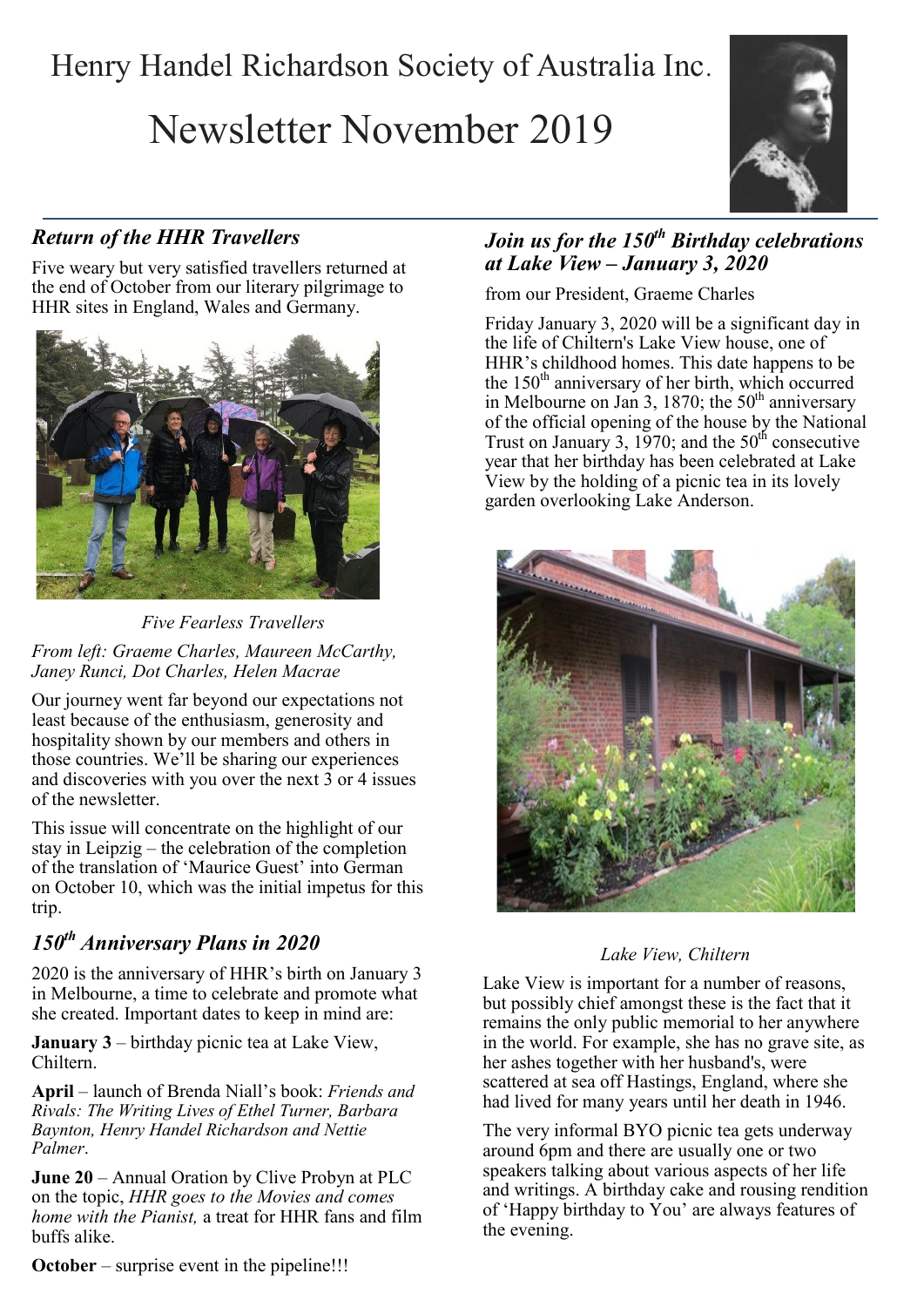

*Cutting the cake 2011*

A very warm welcome is extended to anyone who would like to join in the picnic tea, and the Henry Handel Richardson Society of Australia, which was formed over ten years ago following the picnic tea, hopes that people who may have attended this event over the years, but not done so in recent years, may decide to do so on this particularly significant occasion.

## *Online now – 2019 HHR Annual Oration by Stefan Welz*

The 2019 Annual Oration delivered this year at PLC on March 16 - 'On Proud Irish, Clumsy Saxons and Provincial Englishmen: Henry Handel Richardson's cultural knowledge and tolerance' – is now on the HHR website, [www.henryhandelrichardsonsociety.org.au](http://www.henryhandelrichardsonsociety.org.au)

under 'Orations and Papers'. For those who attended the event, this offers a chance to read and reflect further on this fascinating work, and for those who were unable to come it's a treat in store.

## *Online now – paper on HHR's Germany by Dr Richard O'Sullivan*

As part of the 'Words in Winter' Festival in Trentham where we considered HHR's Strassburg stories, we had the pleasure of hearing from Dr Rachel Solomon who spoke on 'Two Tales of Old Strassburg: Pictures in Prose'.



## *Another book featuring HHR - Review by Heather McNeill of:*

**'Ten Remarkable Australians: they made their mark on the world but were forgotten'**  by Ian Macfarlane (Connorcourt, \$49.95 hb)

(Ian Macfarlane AC is an Australian economist and was Governor of the Reserve Bank of Australia from 1996 to 2006.)

In this collection of informative and engaging biographical essays, Ian Macfarlane brings together diverse and gifted Australians born in the pre-Federation era who each excelled in more than one field. His subjects were part of the first wave of Australian expatriates, well-known in their time but seemingly forgotten today by the general public. The sole woman in the collection is HHR and Macfarlane has researched her achievements both as a novelist and musician. He reflects also on HHR as a person ("the last two words you would ever use to describe her are light-hearted or frivolous") and briefly considers her place in Australian literature.

The biographical essay is necessarily selective and the writer has chosen to avoid footnotes, although his bibliography indicates that he has consulted numerous biographies on HHR. Reference is not, however, made to the work of the extensive HHR Project at Monash University, nor specifically to newer editions, such as Text Classics.

Macfarlane has noted there is a HHR Society, but makes no mention of the wide ranging activities of HHRSA to celebrate and promote the writings and music of HHR. It would seem that the Society and Macfarlane have a shared aim - to advance knowledge of this remarkable Australian.





*Dr Rachel Solomon and Dr Richard O'Sullivan*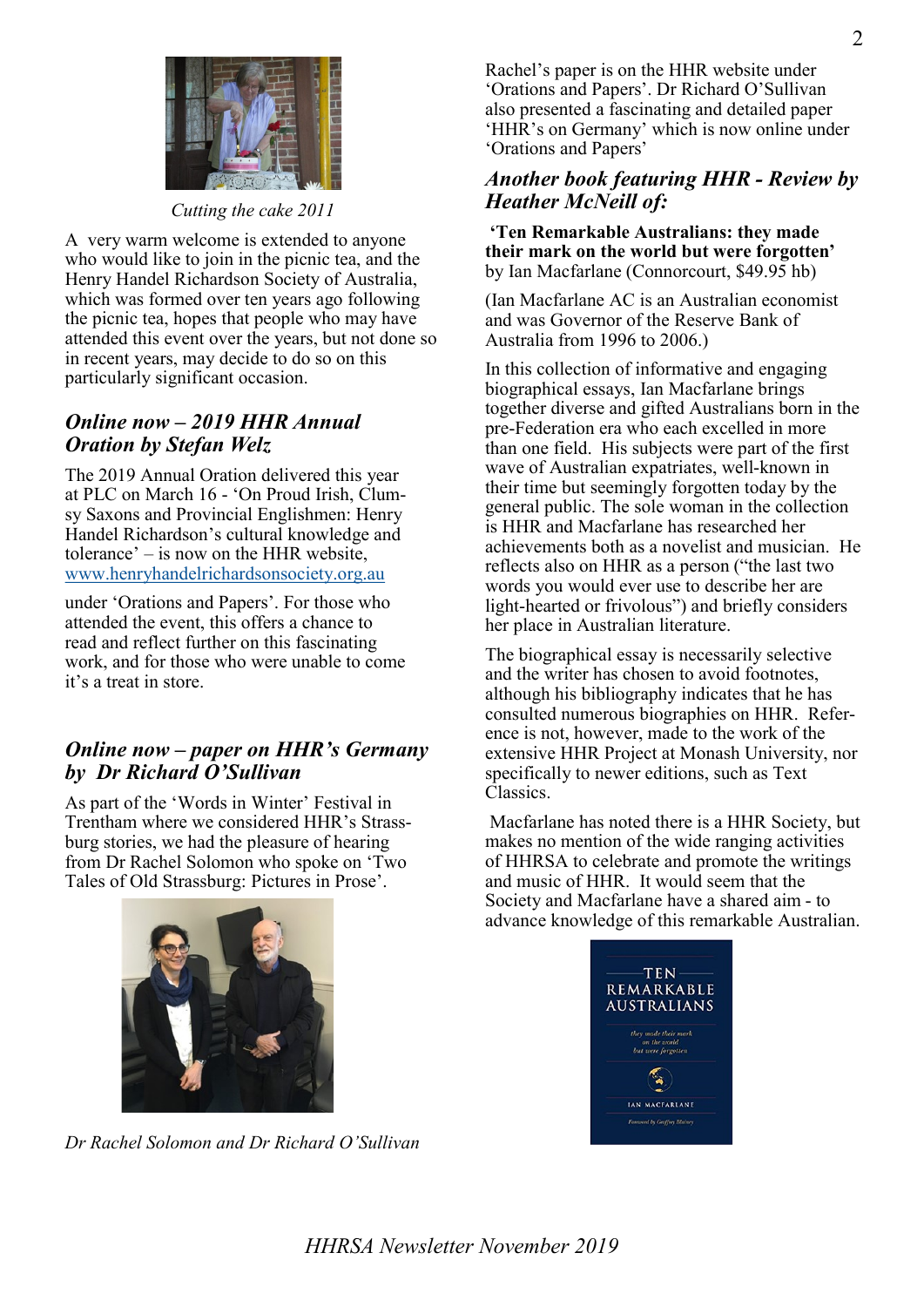## **Catherine Ryan**

## *Murder of an HHR Academic – read all about it in 'Gerard Hardy's Misfortune'!*

On Saturday October 26 about 70-80 enthusiastic readers gathered in the Bay Room of the Uniting Church in Queenscliff for the much anticipated launch of 'Gerard Hardy's Misfortune', the third in the series of Dorothy Johnston's crime novels featuring the local detective, Chris Blackie. In this third novel, the victim of the crime is Gerard Hardy, an HHR academic.



#### *Dorothy Johnston at the launch of 'Gerard Hardy's Misfortune'*

Readers of previous newsletters and Dorothy's blog will know that she has long been intrigued, even disturbed by her walks past HHR's house at 26 Mercer Street in Queenscliff. The book is peppered with details familiar to HHR readers.

This is a perfect Christmas gift for anyone interested in HHR. You can order it at: [https://www.forpitysake.com.au/store/gerard](https://www.forpitysake.com.au/store/gerard-hardys-misfortune-by-dorothy-johnston-print)hardys-[misfortune](https://www.forpitysake.com.au/store/gerard-hardys-misfortune-by-dorothy-johnston-print)-by-dorothy-johnston-print

Janey Runci's launch speech can be read on the HHR website,

[www.henryhandelrichardsonsociety.org.au](http://www.henryhandelrichardsonsociety.org.au) under 'News and Events'

#### *Welcome to new members:*

**Catherine Ryan** from Canberra, Australia **Lesley Crosland** from Cambridge, England **Alex Cliff** from Hastings, England



I am a keen reader, who is interested in Henry Handel Richardson and her life. Recently I read 'Maurice Guest', and also Michael Ackland's captivating biography about the author. After a career in the Australian Public Service based in Canberra, I am enjoying the time to read and pursue other interests, such as learning German and playing the piano.

#### **Lesley Crosland**



I live in Cambridge, UK and was introduced to HHR through my husband, Roger Buckley. As a lifetime lover of music by the composer, Frederick Delius he was intrigued by details of contemporary Leipzig described in 'Maurice Guest', which was around the same time Delius was studying there.

It was also connecting with the HHR Society that encouraged both of us to join the trip to Leipzig, revisiting one of our favourite cities through a different lens. In preparation, I read 'Maurice Guest', finishing it whilst in Leipzig. I was keen to make the most of being where the novel is set so that I could imagine the characters moving around and the ambience of the city.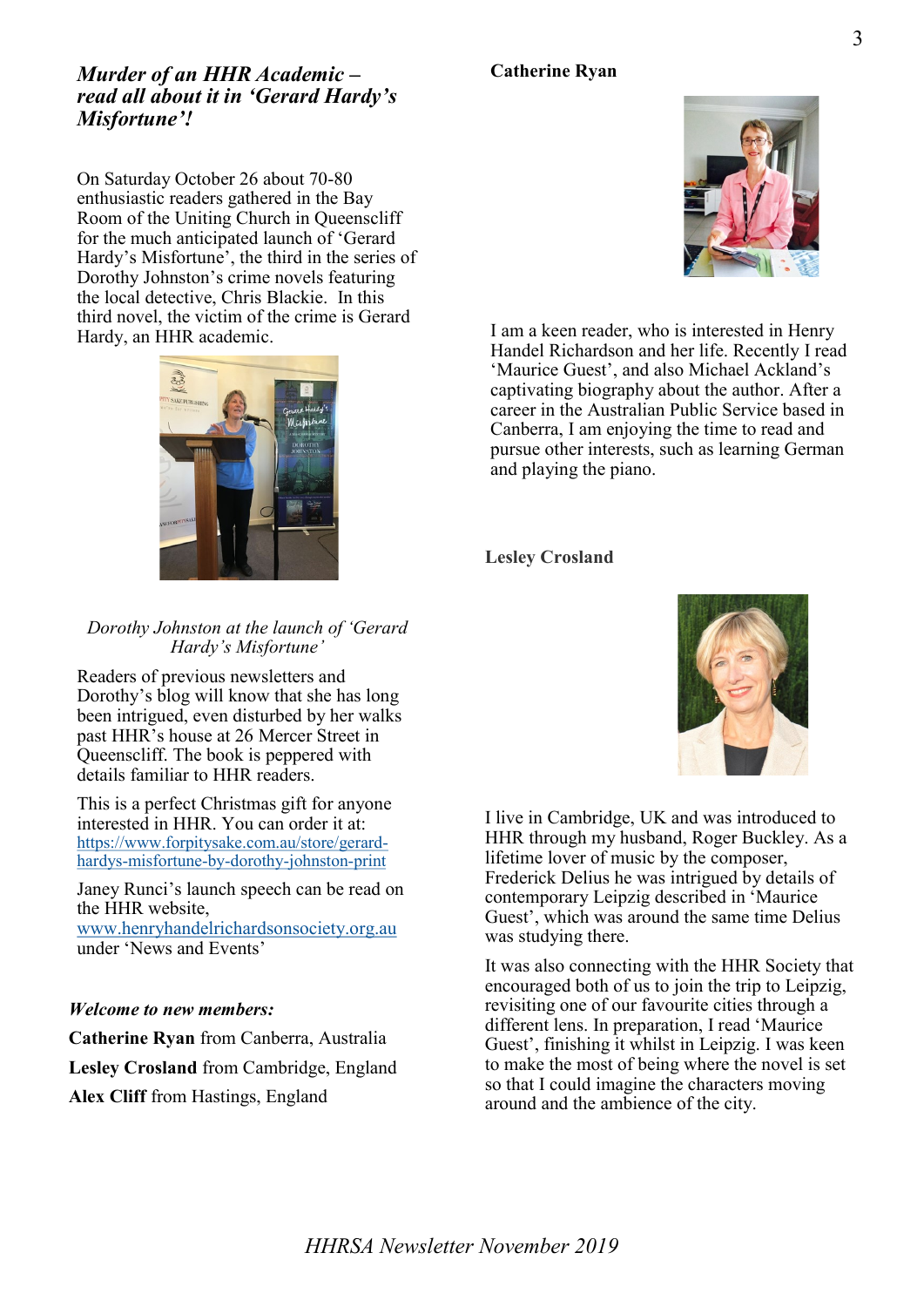During our time there, we explored the streets where some of the characters lived in the novel – Louise in Brüderstrasse and Schilsky in Talstrasse – and we were also fortunate to go to Rochlitz which is an important location for Maurice and Louise.

I had been warned that some readers find 'Maurice Guest' a difficult read but this was not the case for me. Almost immediately I was immersed in the characters and the action and found the latter part of the novel harrowing as the relationship deteriorates but continues to torture the protagonists. And although we were led to it over several chapters, nonetheless Maurice's suicide came as a shock.

Personally, I was not convinced that the 'Epilogue' showing Louise and Schilsky years later was a fitting conclusion to the novel. I wondered if the scene where Louise's cloak is rescued by a young admirer was a mere suggestion of another Maurice in the making and a final comment that she remained a temptress for the next generation.

#### **Alex Cliff**

(Alex is the great- great niece of Marie Hansen, HHR's friend at PLC and in Leipzig and subject of Rachel Solomon's oration in 2018).



My sisters and I were introduced to 'The Fortunes of Richard Mahony' as teenagers, as my mother and her sisters, growing up in Williamstown, Australia had been by their mother Alma Coutts (nee Hansen). Apart from the musical talent running through the family my mother and her sisters had no knowledge of their Great Aunt Marie Hansen (Aunt Mimi) or her friendship with Henry Handel Richardson or the fact that they both studied at the Leipzig Conservatorium, until much later in life. Their research was triggered by completely separate coincidences leading to further reading of HHR's literature. The publication of HHR's letters confirmed the friendship.

My mother married an English doctor and spent the bulk of her married life in Hastings, England, another HHR connection.

Following a visit to Chiltern, Victoria in about 1996, which happened to coincide with a tea party, I wrote to Rachel Solomon asking if she knew anything about Marie Hansen. I have no recollection of doing this and was overjoyed when she rang me out of the blue in August this year having come across my letter. She told me that members of the HHR Society were travelling to the northern hemisphere to include a visit to Hastings at the end of September. That is how I came to meet 5 wonderful people who warmly absorbed me into their group. I have since read their gifts to me - 'Myself when Young' and 'Henry Handel Richardson in Maldon' - which have inspired me to further reading. I was only too delighted to be invited to become a member of the Society. Thank you all.

#### *Following HHR in Germany, 2019 – First Instalment – An Evening at the Literaturhaus*

On the first HHR Society trip to Germany in 2017 we made an agreement that we would return for the launch of the translation of 'Maurice Guest' into German by Stefan Welz and Fabian Dellemannn. Although the novel is still in the process of being published we were thrilled to be part of the wonderful celebration of the completion of this work at the Literaturhaus in Leipzig on October 10.

Our evening began in the the Augustplatz, the grand square with the Opera House at one end and the Gewandhaus (concert hall) at the other in this most musical of cities. The first familiar faces we saw were those of fellow Society members, Susan Schaale and Sebastian Fink who visited us in Australia in 2018. Susan greeted us each with a traditional gift of the small Leipzig cake, the Lukas, before we boarded a tram to the Literaturhaus.



*Susan and Sebastian*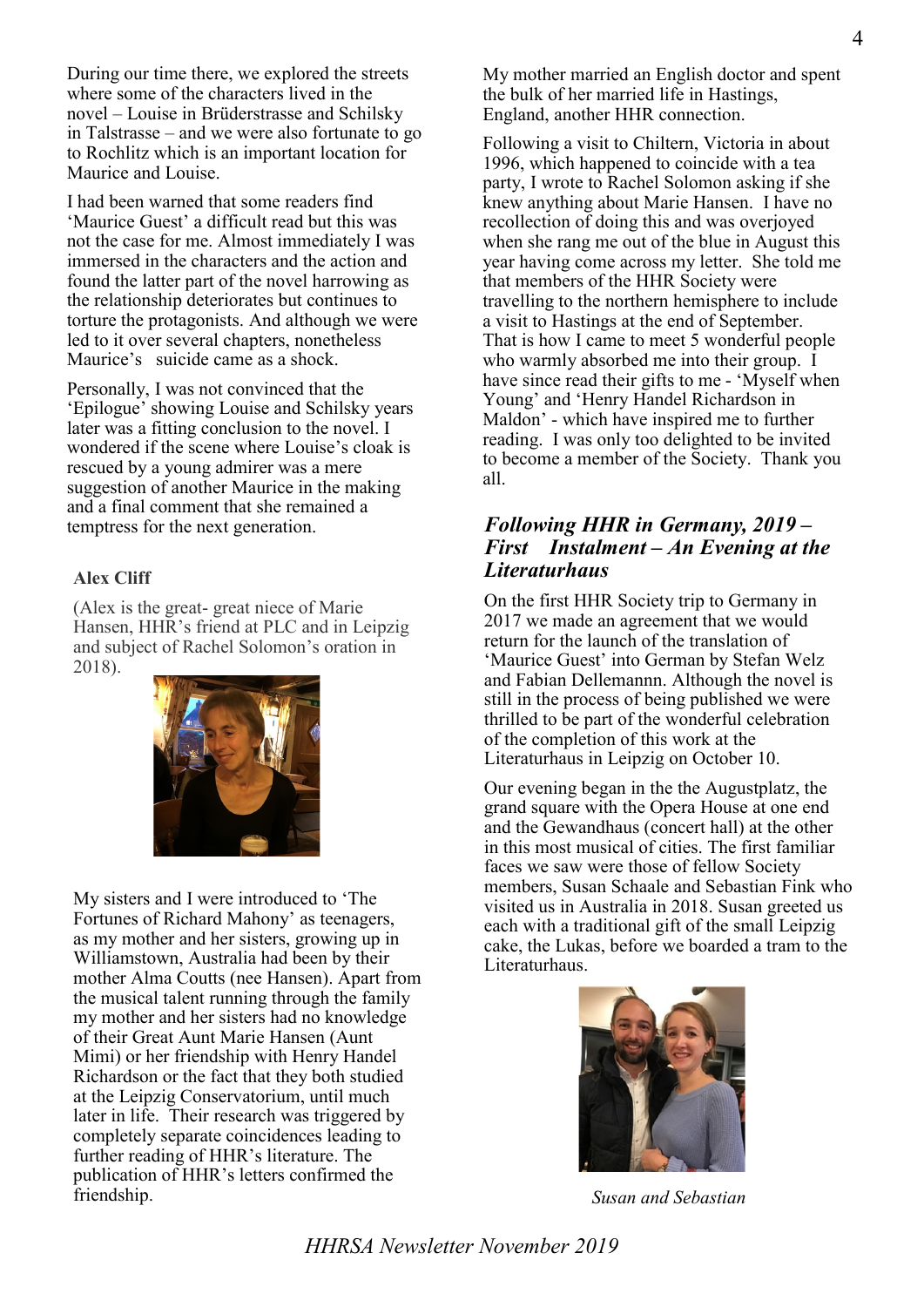As we stepped off the tram near the Literaturhaus another familiar face greeted us in the person of Christine Carrot, wife of Stefan Welz who visited us in Australia with their children earlier this year. So many happy reunions!



*Christine Carrot*

The next familiar face, the one that had drawn us all together in this foreign city was HHR herself, looking down at us from the poster advertising the event we were about to attend.



*HHR Society, President Graeme Charles beside the poster*



*A closer view of the poster*

We had plenty of occasion during our time in Leipzig to reflect on the way our own deep interest in HHR has made this city so familiar to us and especially on this night when we gathered in the name of HHR. As we walked through the entrance to the Literaturhaus and up the stairs there at the top was Fabian Dellemannn, joint translator with Stefan Welz and looking just as we remembered him (in his ever-present beanie) from 2017 when he gave such memorable readings from 'Maurice Guest' outside the place where the old Gewandhaus was, and outside the Conservatorium.



*Fabian Dellemannn*

After a very happy reunion with Fabian we went into the large, pleasant room with a bar in one corner, about 70-80 people sitting at tables throughout the room sipping wine and beer, and along the long window wall a piano and a reading stand. We felt like royalty as friendly, curious faces nodded and smiled at the visitors from Australia. More familiar faces greeted us in the persons of Society members, Irmgard Heidler from Munich and Roger Buckley and Lesley Crosland from Cambridge in England, and of course, Stefan Welz, the co-translator of 'Maurice Guest' and organiser extraordinaire of our fabulous (in the true sense of the word) time in Leipzig.



*Irmgard Heidler*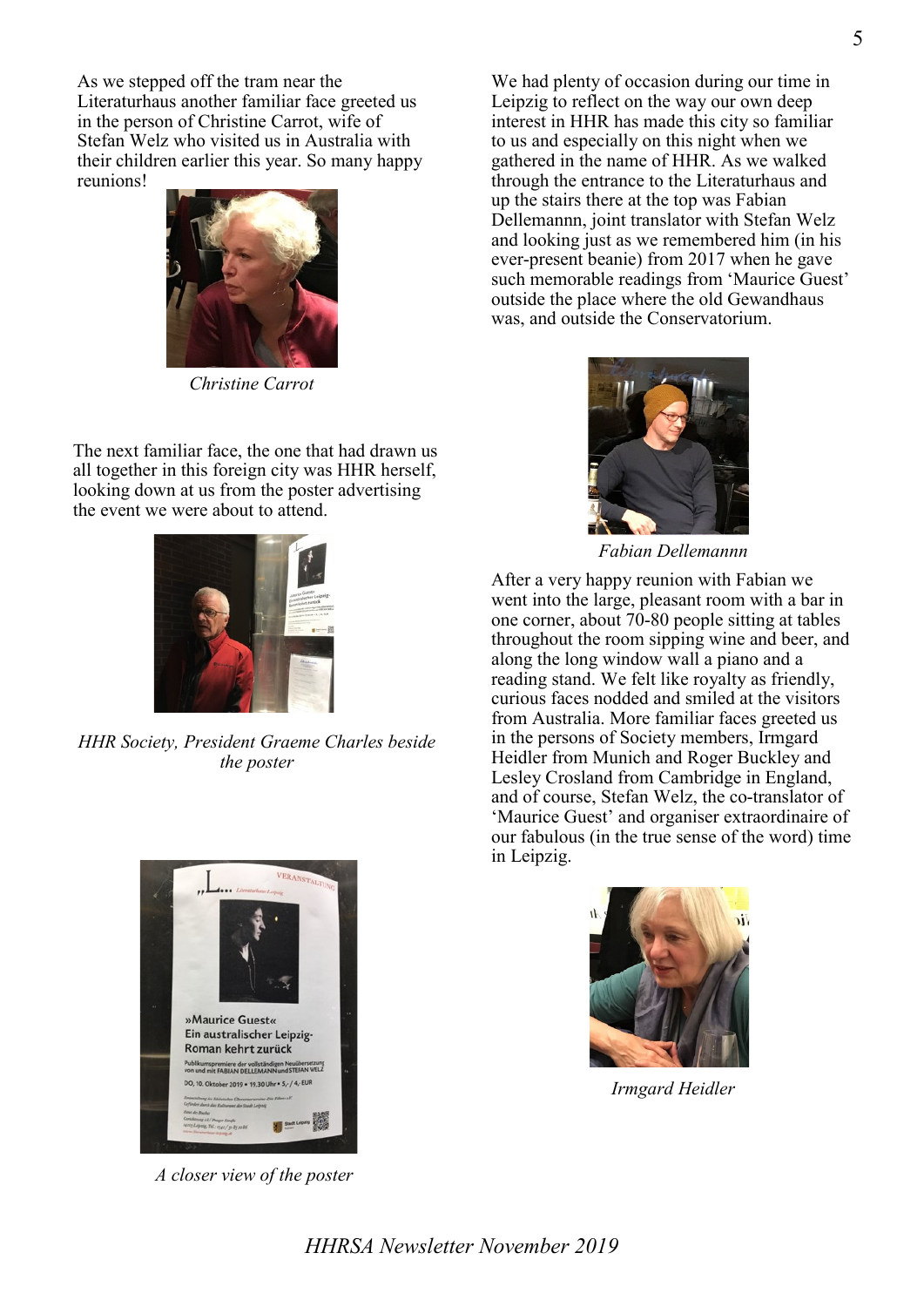

*Lesley Crosland and Roger Buckley*



## *Stefan Welz*

And so the evening began. Our host for the event was renowned Leipzig cabaret artist and political satirist, Gunther Bohnke who gave the introductory speech, in German of course. The reaction of the enthusiastic audience suggested that the speech was highly entertaining.

(For more details of what Gunther said you can read the article that appeared in the local press about this event and has been kindly translated for us by Dr Richard O'Sullivan. His translation and notes follow this report).

It was notable and encouraging to see as many young faces as old in the audience, all united in their interest and pleasure by what has been achieved by Stefan and Fabian, and all of this coming so long ago from the pen of HHR!



*Gunther Bohnke addresses the crowd at the Literaturhaus*

Gunther's introduction was followed by words from Stefan and Fabian and then came the climax of the evening – the dramatized reading of three very different extracts from the newly translated 'Maurice Guest'.

The brilliant young actress, Noemi Krausz gave an enthralling reading of three passages with appropriate accompaniment on the piano by Graham Welsh.

The first passage was the one where Maurice first sees Louise, then the very different scene where Schilsky and friends drink and carouse, and finally the sombre scene where Maurice and Louise go to see Avery's body in the morgue. The actress added to the drama of the second reading by downing a beer as the character did and even a whisky!



The atmosphere during the dramatized reading was electric. To be united with so many people from different countries, all concentrating intensely on the words calling up the lives of these young music students in Leipzig, originally written by HHR so long ago and now so painstakingly and sensitively translated by Stefan and Fabian has to be one of the most moving experiences of our trip.

Thank you Sebastian, Fabian, Neomi, Graham, and thank you, HHR!

#### *Leipzig Press Report of the Evening at the Literaturhaus*

On October 12 an article, quite jovial in tone, about the evening appeared in the Leipzig press, written by Benjamin Heine, sourced for us by one of our Leipzig members, Sebastian Fink (thank you, Sebastian), and kindly translated for us by Melbourne member, Dr Richard O'Sullivan. Richard has also provided some helpful footnotes as well. The original German article is available on our website under 'News and events'.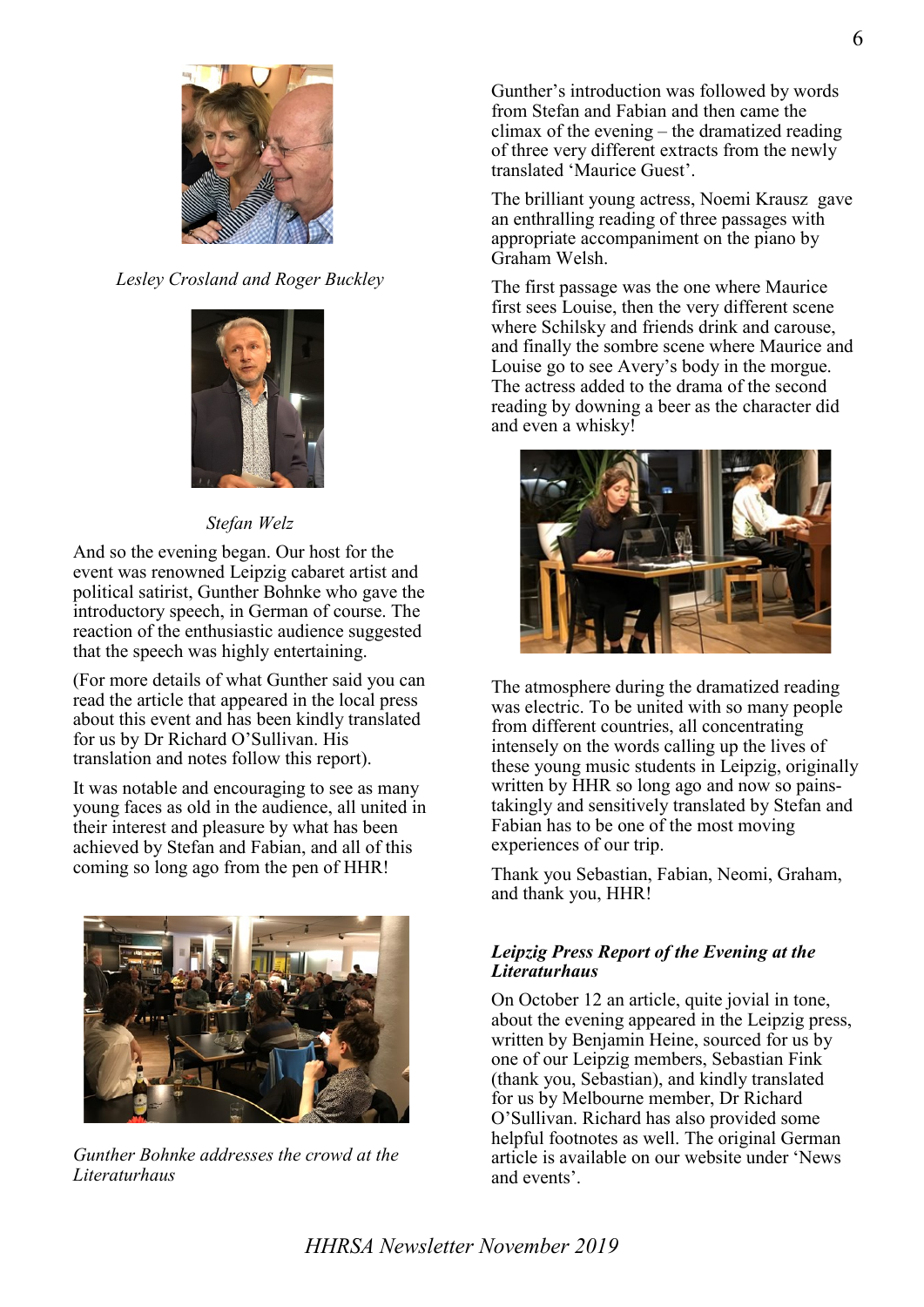It's called 'Maurice Guest'; Henry Handel Richardson wrote it. And now it's even been translated: the Leipzig novel from the year 1908. It's not yet for sale, however. But the actress Noëmi Krausz has already read from it at the Leipzig *Literaturhaus* (House of Literature).

Gunter Böhnke is amazed. You don't see a queue at the bar in the Literary Cafe of the Leipzig *Literaturhaus* every day. But here, where the youth audience is often absent, on this Thursday evening almost all the seats are taken, some by young people drinking organic iced tea.

This is perhaps due to the fact that a Professor of English, in the person of Stefan Welz, is sitting on the (non-existent) stage. During the past seven years, this Leipzig specialist in Australian Literature, together with Fabian Dellemannn, has translated the novel 'Maurice Guest' by Henry Handel Richardson, which they are now introducing, along with Noemi Krausz and Graham Welsh.

#### **Cradle of Australian Literature**

When two very busy experts spend years in a quasi-honorary way translating a 600 page novel, without a publishing deadline or a publisher, it must be a pretty special book. 'Maurice Guest' is that without a doubt - a Leipzig novel, which is at the same time something like the cradle of Australian Literature. It appeared in 1908 in English and in 1912 in a somewhat mutilated German version, which was so far beyond rare and unknown that it is not even in the in the German *Nationalbibliotek* (National Library). Welz heard about it for the first time as a student in 1980, but only as a rumour. Then in the 90s he met a fan of the book, in the person of Peter Hinke of the Connewitz Publishing House. Hinke had found the original critical edition some time ago in the large collection of Australian Literature in Wuppertal. And hey presto! Only 25 years later the book is almost here ...

#### **Study at the Royal Conservatorium**

Three passages from the completed translation are read by Noëmi Krausz, who appeared as a snow-boarder in "James Bond 007: Spectre" (which Gunter Böhnke is not supposed to mention in his introduction).

Krausz, a Viennese born in 1995, studied at the HMT (2) in Leipzig - as did Henry Handel Richardson, 120 years before her.

Richardson led an amazing life from 1870 to 1946.

The novel is set in Leipzig towards the end of the nineteenth century at the then Royal Conservatorium. And because Richardson studied piano here, Welsh is able to play a couple of her compositions on the piano to accompany the readings.

Krausz reads with a mature voice, unflustered and with a good feeling for the text. When beers are being drunk in the text, she drains a glass of beer (which Dellemannn has put before her seconds in advance); when there is singing, she sings; when nothing is happening, she holds back. When she gets to *meadows and a gently trickling brook* (3) Welsh takes to the piano keys. A little fun, which only the translation provides.

#### **"Deliberate Carelessness in Dress"**

#### *Gewandhaus and Conservatorium lay close together, in a new quarter of the town*.

Many things change. Others don't: *With all of them a quite deliberate carelessness in dress was noticeable,* she says of the Leipzig students of the 1890s (4). Maurice Guest is one of them, and we hear about his first meeting with Louise Dufrayer, see her with his eyes, are enchanted, pick up from the ground the yellow rose which has fallen from her belt and blush as our eyes meet.

The scene is so appealing that it doesn't occur to us to ask ourselves how, why and wherefore anybody ever wore a rose in their belt. Or what word, later in the second passage, as a couple of lads cruise from pub to pub (from the *Brühl* to the *Bayerischer Bahnhof* (Bavarian Station), might have appeared in the English original in the place of *Kinkerlitzchen* [translator's note: probably "trifle"  $(5)$ ].

May Stefan Welz, Fabian Dellemannn and Peter Hinke obtain enough money to be able finally to print this book - and preferably have the recorded version voiced by Noemi Krausz straight away. Next year Henry Handel Richardson would be 150.

By Benjamin Heine and translated by Richard O'Sullivan